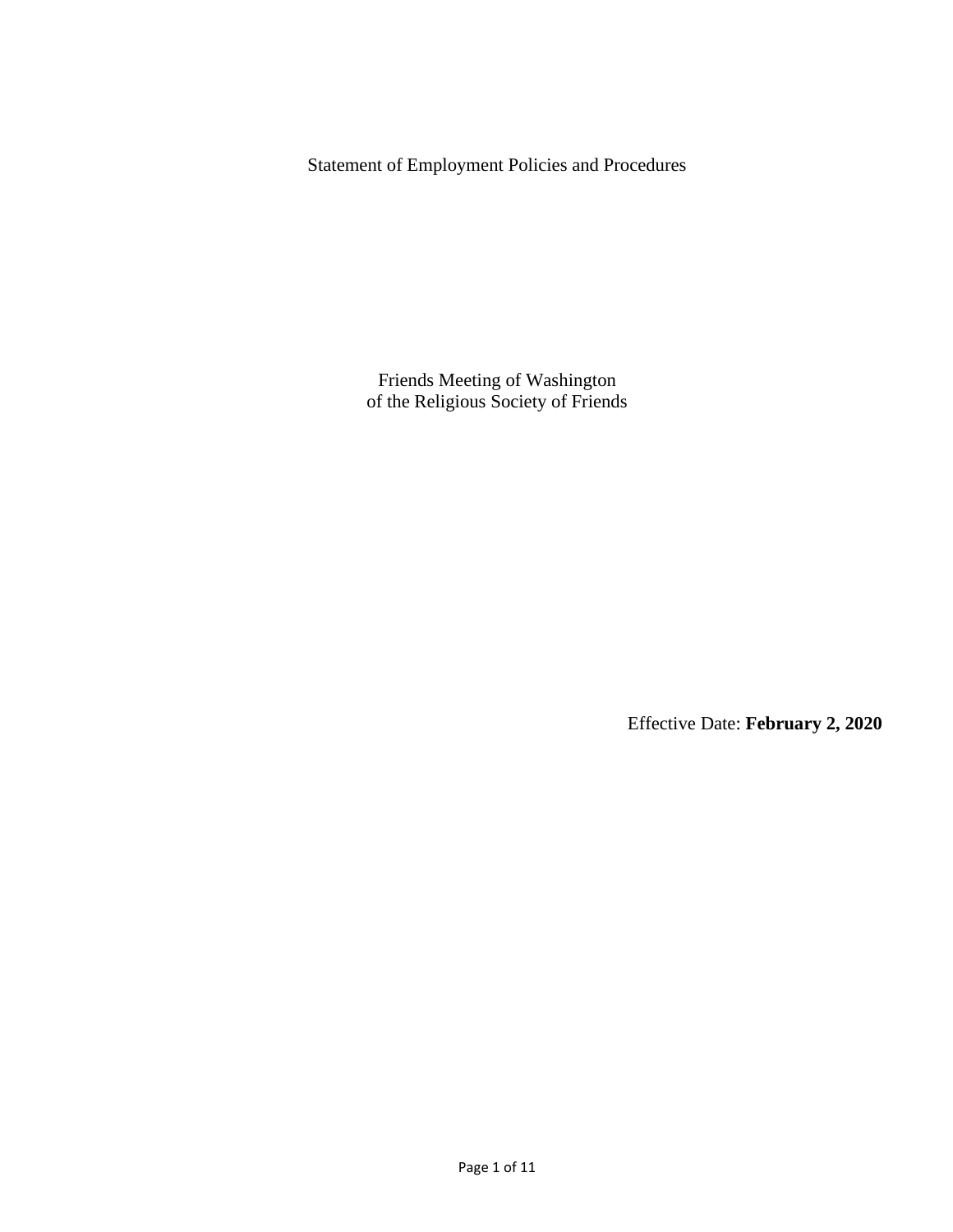# **Table of Contents**

(Control+click on section title to navigate document)

| $\mathbf{I}$ . |  |
|----------------|--|
| II.            |  |
| III.           |  |
| IV.            |  |
| V.             |  |
| VI.            |  |
| VII.           |  |
| VIII.          |  |
| IX.            |  |
| $X_{\cdot}$    |  |
| XI.            |  |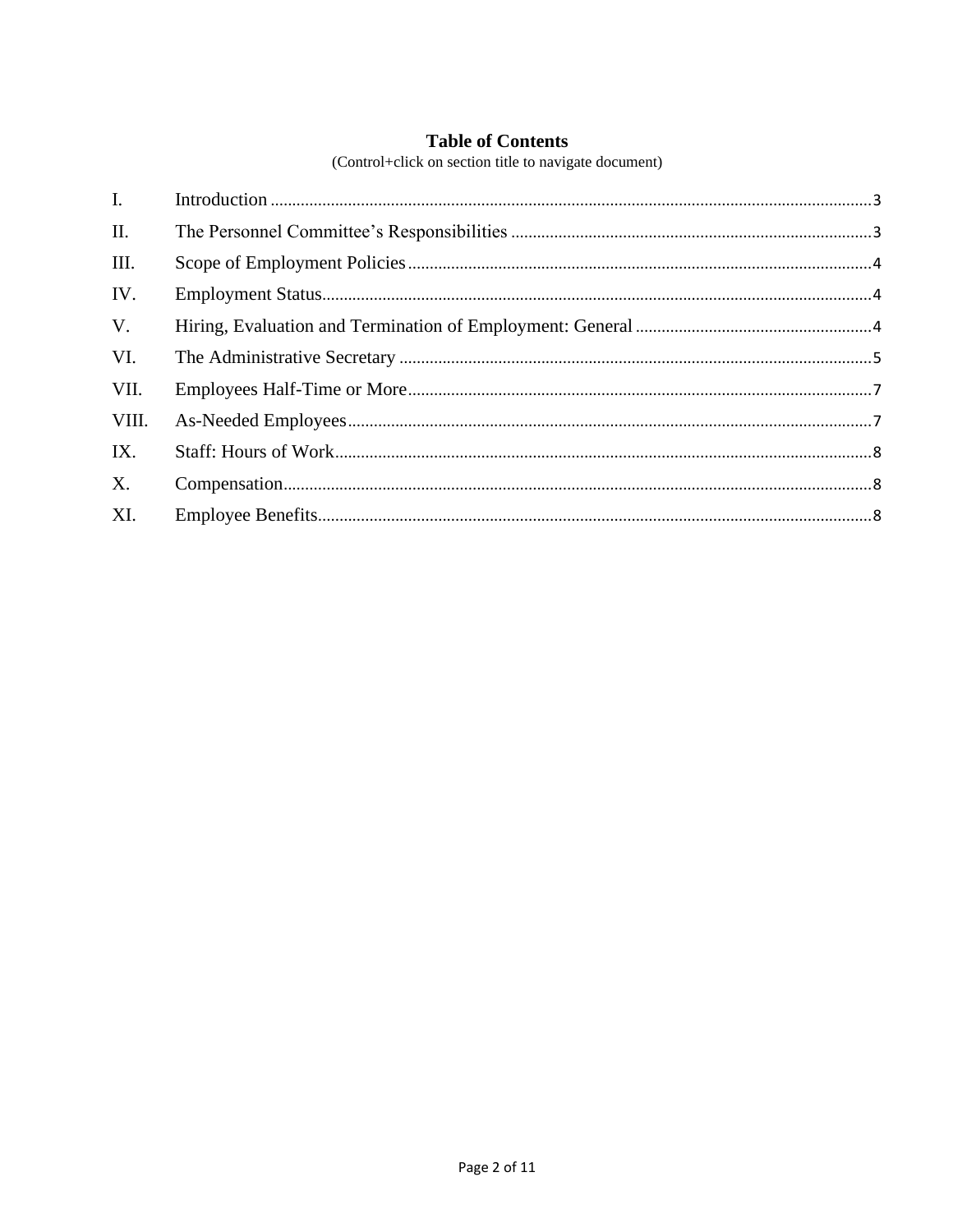## <span id="page-2-0"></span>**I. Introduction**

This February 2, 2020 *Statement of FMW's Employment Policies and Procedures* replaces the May 16, 2019 and all other previous versions.

Much of the work of the Friends Meeting of Washington (FMW) is carried on by volunteers. Some tasks, however, because of their difficult or special nature, are better placed in the hands of persons employed by the Meeting.

Historically, Friends have been committed to social justice and dealing fairly with others. As an employer, FMW strives to uphold these ideals. Every effort is made to interpret and apply the principles and rules set forth below in the manner of Friends, mindful of the Inner Light which guides us as individuals and as a religious community.

Several aspects of the Meeting organization relate to employment. Ultimate authority for all matters resides in the Meeting itself. Authority and responsibility for personnel decisions has, however, been delegated primarily to the Personnel Committee. The notable exceptions are: 1) the Committee of Clerks, based upon the Personnel Committee's recommendation, determines the hiring and contract renewal of the Administrative Secretary, and 2) the Finance and Stewardship Committee, after receiving the Personnel Committee's recommendations, is the standing committee to which the Meeting has delegated responsibility regarding matters of salaries and other benefits that have direct financial costs to the Meeting.

# <span id="page-2-1"></span>**II. The Personnel Committee's Responsibilities**

Working with other committees and the Committee of Clerks, the Personnel Committee is responsible for developing and monitoring employment policies and procedures that apply to all staff employed by the Meeting. The Presiding Clerk serves as an ex officio member. The Committee's duties include: (1) reviewing and commenting on all job descriptions and revised job descriptions prepared by other committees; (2) signing or co-signing all employment contracts; (3) providing advisory assistance on personnel matters to those committees to which employees report; (4) making recommendations to the Meeting's committees regarding activities that may affect the workload of the staff; (5) making recommendations on salaries or hourly compensation rates and employee benefits to the Finance and Stewardship Committee; (6) reviewing and revising of the Meeting's *Statement of Employment Policies and Procedures* as necessary; (7) ongoing evaluation and preparation of an annual written evaluation of the Administrative Secretary; (8) making a recommendation to the Committee of Clerks on the renewal of the Administrative Secretary's employment contract; and, (9) in collaboration with the Committee of Clerks, provide for the supervision of the Administrative Secretary, including providing advisory assistance on personnel matters and office procedures. As such the Personnel Committee maintains a standing agenda item on the Committee of Clerks' periodic meetings to facilitate the supervision of the Administrative Secretary's work.

The Personnel Committee acts as a review committee for an Administrative Secretary hire and recommends one or more candidates for employment to the Committee of Clerks. While acting as a review committee, the size of the Personnel Committee is increased by at least two persons recommended in collaboration with the Nominating Committee and approved by the Meeting for Business.

The Personnel Committee shall designate one of its members to supervise the work of the Administrative Secretary and be available to the Administrative Secretary for counsel:

• On setting priorities for the staff's work from among the competing demands within the Meeting;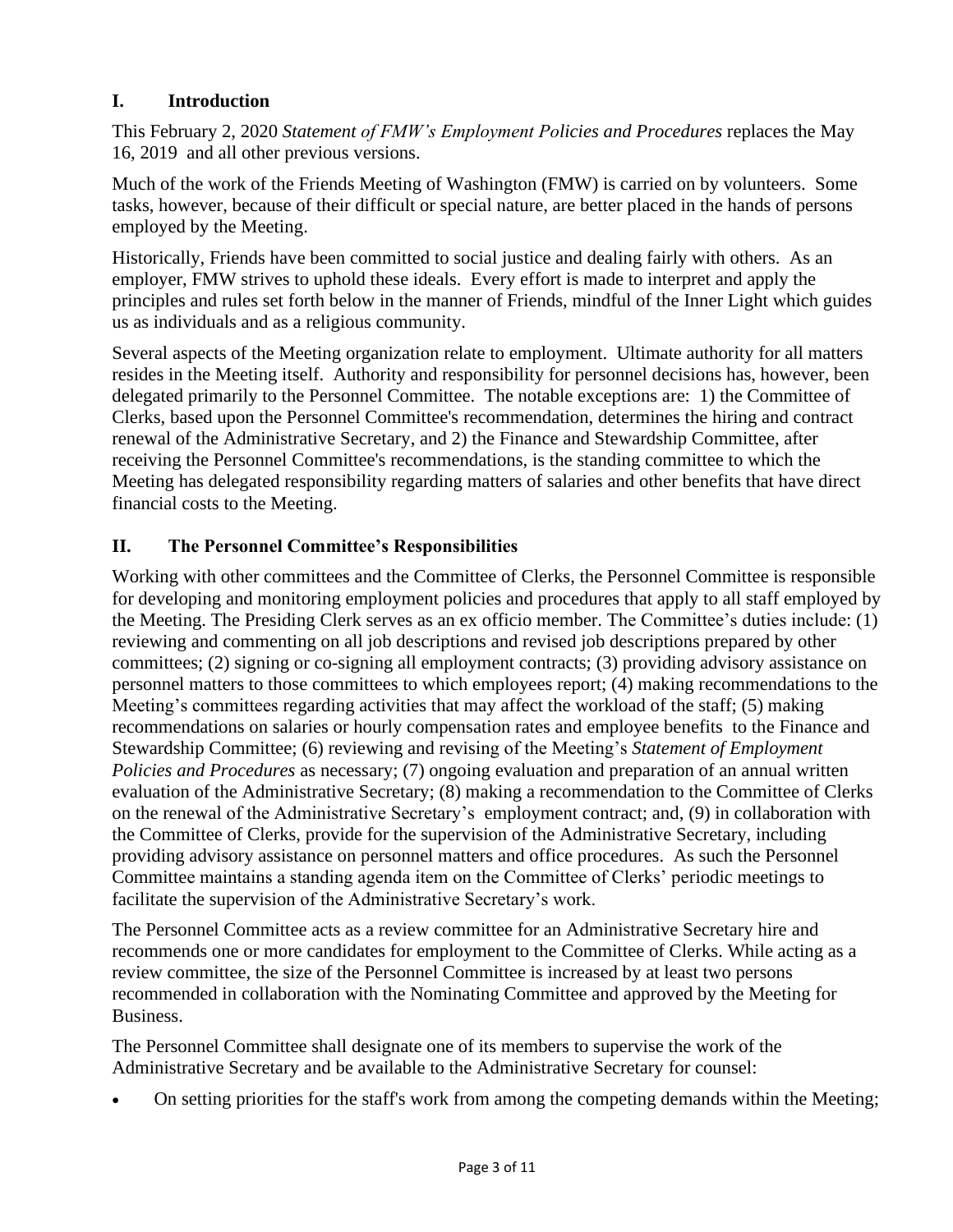- In making decisions which must be made in a timely manner;
- Regarding interpretation of policies established by the Meeting;
- On actions requiring judgment and decisions beyond established policies;
- In finding solutions to problems; and
- On what is occurring in the office work and within the staff.

#### <span id="page-3-0"></span>**III. Scope of Employment Policies**

The policies and procedures contained herein apply only to individuals hired as wage or salaried employees. Individuals engaged as independent contractors or vendors providing services are not subject to these policies. However, the Personnel Committee will periodically check to assure that the employment status of individuals providing services is consistent with applicable federal and District of Columbia law.

#### <span id="page-3-1"></span>**IV. Employment Status**

Although Meeting staff members may report to an FMW committee, all persons employed by the Meeting are employees of FMW as an organization. All actions regarding individual employees, including hiring, evaluation and, where necessary, termination are considered to be actions taken by FMW and are not solely the province of the supervising committee<sup>1</sup>, except as where specified otherwise herein.

The Administrative Secretary is hired on an annual contract (see Section VI below). All other persons employed half-time or more hired after 9/24/18 and all persons employed less than half-time, irrespective of the date of their first employment, are hired on an at-will employment basis as defined by applicable federal and District of Columbia law.

#### <span id="page-3-2"></span>**V. Hiring, Evaluation and Termination of Employment: General**

#### **Hiring**

*Equality/Diversity Statement*. Equal opportunity and having a diverse staff are fundamental principles of Friends Meeting of Washington and consistent with Quaker values. Employment and promotional opportunities are based upon individual capabilities and qualifications without regard to race, color, gender or gender identity, pregnancy, sexual orientation, age, national origin, marital status, citizenship, disability, veteran status or any other protected characteristic as applicable to FMW under law.

*Written Offer of Employment*. All employees are hired with a written offer of employment signed or co-signed by the clerk of Personnel or her/his designee.

#### *Evaluations*

All employees are evaluated in writing at least annually by the Personnel Committee or the supervising committee following procedures approved by the Personnel Committee.

#### *Termination of Employment*

Procedures for the termination of employment vary by employment type, as specified in Sections VI, VII and VIII, below.

 $<sup>1</sup>$  All committees that have employees that report to them shall designate one or more members as the supervisor(s) of each</sup> such employee. For convenience such committees are referenced herein as "supervising committees", although supervision is conducted by a designated member(s).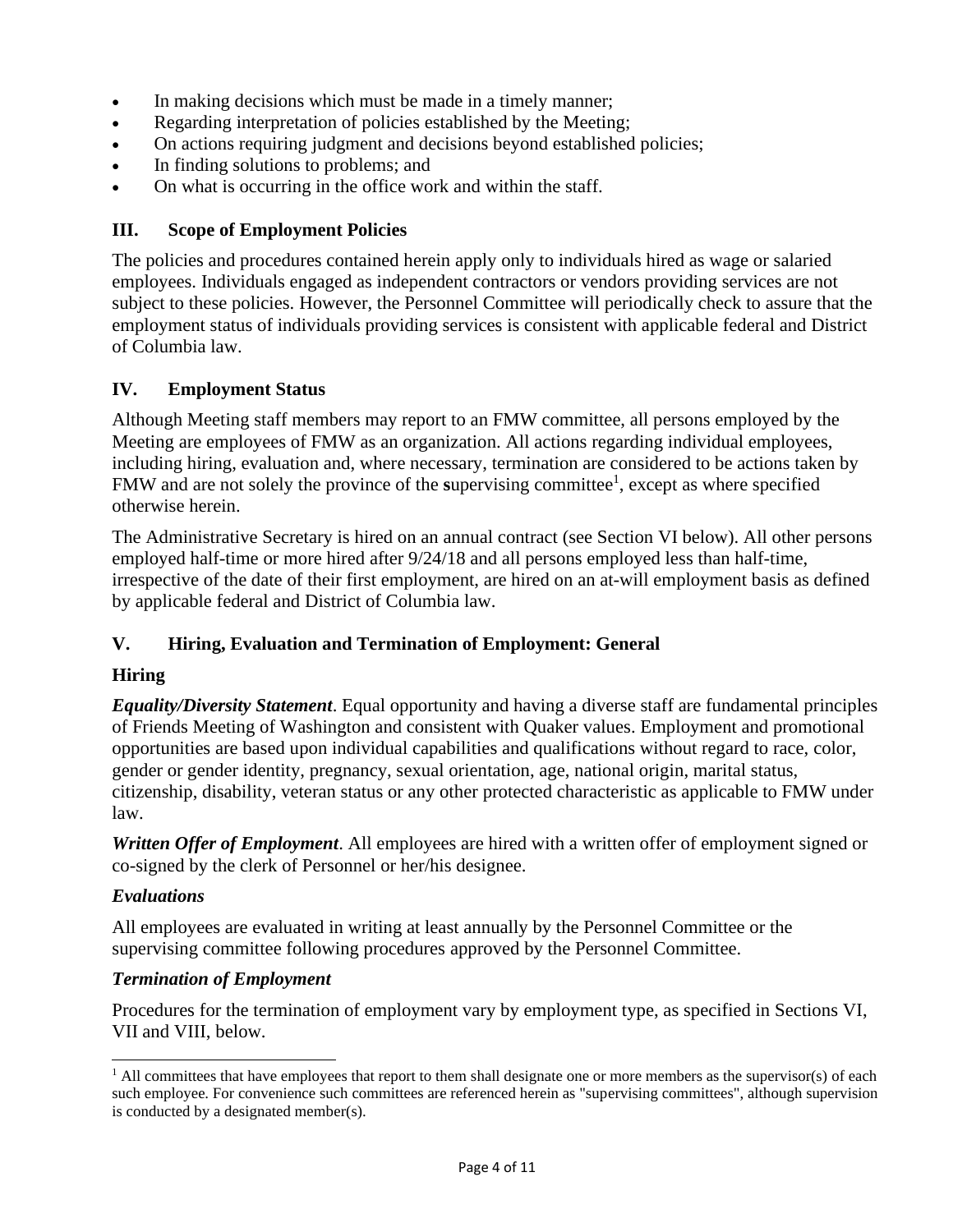*Conduct*. Any employee who engages in unethical, illegal or conduct detrimental to the Friends Meeting of Washington may be suspended or terminated immediately. Such conduct refers to personal actions or behaviors that are illegal, unethical, detrimental to the interests of the Friends Meeting of Washington. Conduct that could lead to suspension or discharge includes, but is not limited to, wrongdoing, such as fraud or embezzlement; engaging in illegal activity as an employee; intoxication while performing duties as an employee; violation of the Meeting's Child Safety Policy; or violation of the Meeting's Harassment Policy. Suspension, without pay, for conduct, may be made by the employee's supervisor for conduct or by the Child Safety Committee for violation of the Child Safety Policy. Termination based on conduct, other than violations of Child Safety, will be made jointly by the Personnel Committee and the individual or committee to which the employee reports. Termination for a violation of the Child Safety Policy is the province of the Child Safety Committee. Employees terminated for conduct will not receive any severance pay.

## <span id="page-4-0"></span>**VI. The Administrative Secretary**

The Administrative Secretary is employed by the Meeting to provide assistance and office support for the Meeting's committees; assist the activities of weekly Meeting for Worship and monthly Meeting for Business; work cooperatively with the Event and Rental Manager to arrange for the use of the buildings and facilities; manage the Meeting's office collaboratively with the Event and Rental Manager; supervise part-time office staff<sup>2</sup>, as needed; support the Meeting's communications and publications; and provide assistance to visitors and the wider community regarding FMW and Quakerism. (See Appendix A for a detailed job description of the Administrative Secretary position.)

The FMW Administrative Secretary's duties are considered clerical and administrative in nature. Yet, sensitive issues arise frequently in FMW. The Meeting looks for ways to reach out and care for Friends who are experiencing difficulties, such as illness, separation, or divorce. When the Administrative Secretary becomes aware of many of these difficulties she or he engages in quiet and effective outreach, fully sensitive to Friends' wishes for privacy.

#### **Qualifications**

The Administrative Secretary of the Friends Meeting of Washington should have demonstrated experience and competence in office practices and management procedures and possess excellent communication and interpersonal relationship skills. He or she should also understand Quaker practice and procedure, manner of conducting business, and of FMW's relationships to the wide range of Friends' organizations.

#### **Supervision**

The Administrative Secretary reports to, and is supported by, the Personnel Committee which, in part, serves to supervise her/his work**,** through a committee member designated as the supervisor, on behalf of, and in collaboration with, the Meeting's Committee of Clerks. As such the Personnel Committee maintains a standing agenda item on the Committee of Clerks' periodic meetings to facilitate the supervision of the Administrative Secretary's work. The Administrative Secretary should not assume any tasks related to committee functions except those specified by policy without consultation with the Personnel Committee and the appropriate committee clerk(s). The Administrative Secretary is responsible for alerting the Personnel Committee of duties a committee has requested that the Secretary believes are not within his/her purview. The Personnel Committee will resolve any such

<sup>&</sup>lt;sup>2</sup> "Office staff" refers to individuals who either provide office coverage when the Administrative Secretary is absent or who are hired on an "as needed" basis to support the Administrative Secretary's work. "Event staff" who are present to support event rentals are supervised by the Event and Rental Manager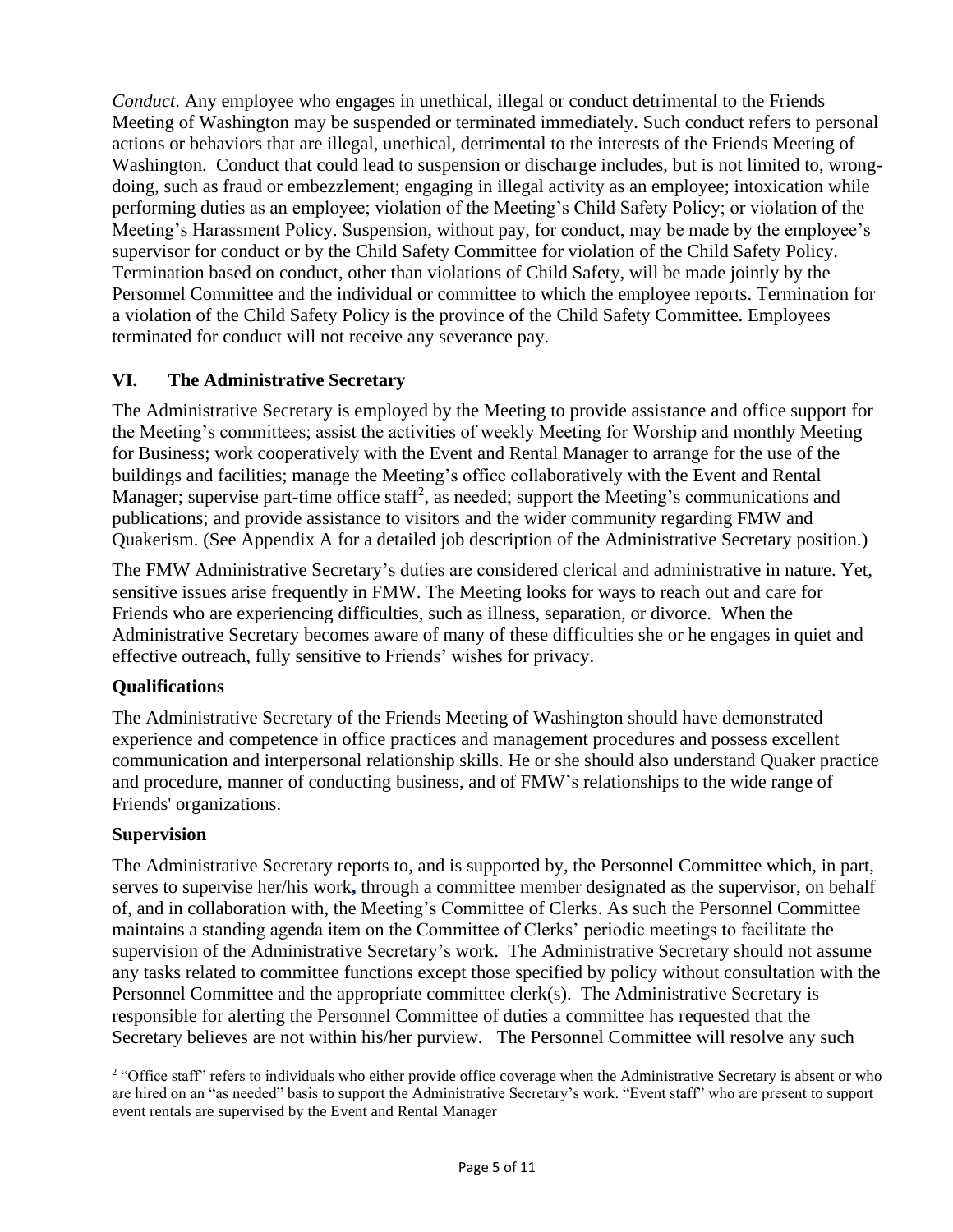#### conflict.

## **Compensatory Time**

Compensatory time may be arranged for only in exceptional circumstances with the prior written approval via paper or digital means of the Personnel Committee. The Administrative Secretary is entitled to compensatory time when required to work outside usual business hours, such as during the Meeting for Business or at evening or weekend committee meetings. Compensatory time is expected to be used within a reasonable time and must be used within two weeks of being earned, after which such accrued time shall expire.

## **Hiring**

The Administrative Secretary is appointed by the Committee of Clerks, upon the Personnel Committee's recommendation. (See Meeting Handbook, Section 7.12 for procedures for hiring a new Administrative Secretary.)

#### **Probationary Period**

The Administrative Secretary is in probationary status for three months following hiring. At the end of that period, the Administrative Secretary is evaluated by the Personnel Committee in conjunction with the Committee of Clerks. If the evaluation is satisfactory, the probationary status is removed and employment continues. If the evaluation is unsatisfactory, the employee may be terminated with two weeks' salary, or the probationary period may be extended for a period up to three additional months. While an employee is in probationary status, sick and vacation leave will accrue.

#### **Annual Evaluation**

An annual written evaluation of the Administrative Secretary's job performance will be prepared each April by the Personnel Committee. The evaluation will be based in substantial part on comments solicited from the Meeting's Committees and Friends who interact with the Administrative Secretary. The Personnel Committee brings to the Committee of Clerks a recommendation to approve or not continuing the Administrative Secretary in the Meeting's employment and, as appropriate, prepares an annual contract to be signed by the Clerk of the Personnel Committee and the Administrative Secretary for a term ending June 30 of the subsequent year. Appointment or reappointment of the Administrative Secretary will be reported to the Monthly Meeting by the Clerk of the Meeting.

#### **Voluntary Resignation**

As a condition of employment, the Administrative Secretary agrees to give at least four weeks' notice prior to resignation.

#### **Warning Status**

If the Administrative Secretary's work or deportment becomes unacceptable, the Personnel Committee shall discuss the problem with the Administrative Secretary and a warning status period of up to one month shall be established for improvement. If the performance continues to be unsatisfactory at the conclusion of this period, employment may be terminated for failure to satisfactorily perform.

#### **Termination Failure to Satisfactorily Perform**

An Administrative Secretary who is to be terminated failure to satisfactorily perform has a right to a written statement from the Personnel Committee, embodying the reasons for such action, and the further right to present to the Personnel Committee a written or oral statement, or both. The Committee of Clerks will make a final decision. An Administrative Secretary who is terminated for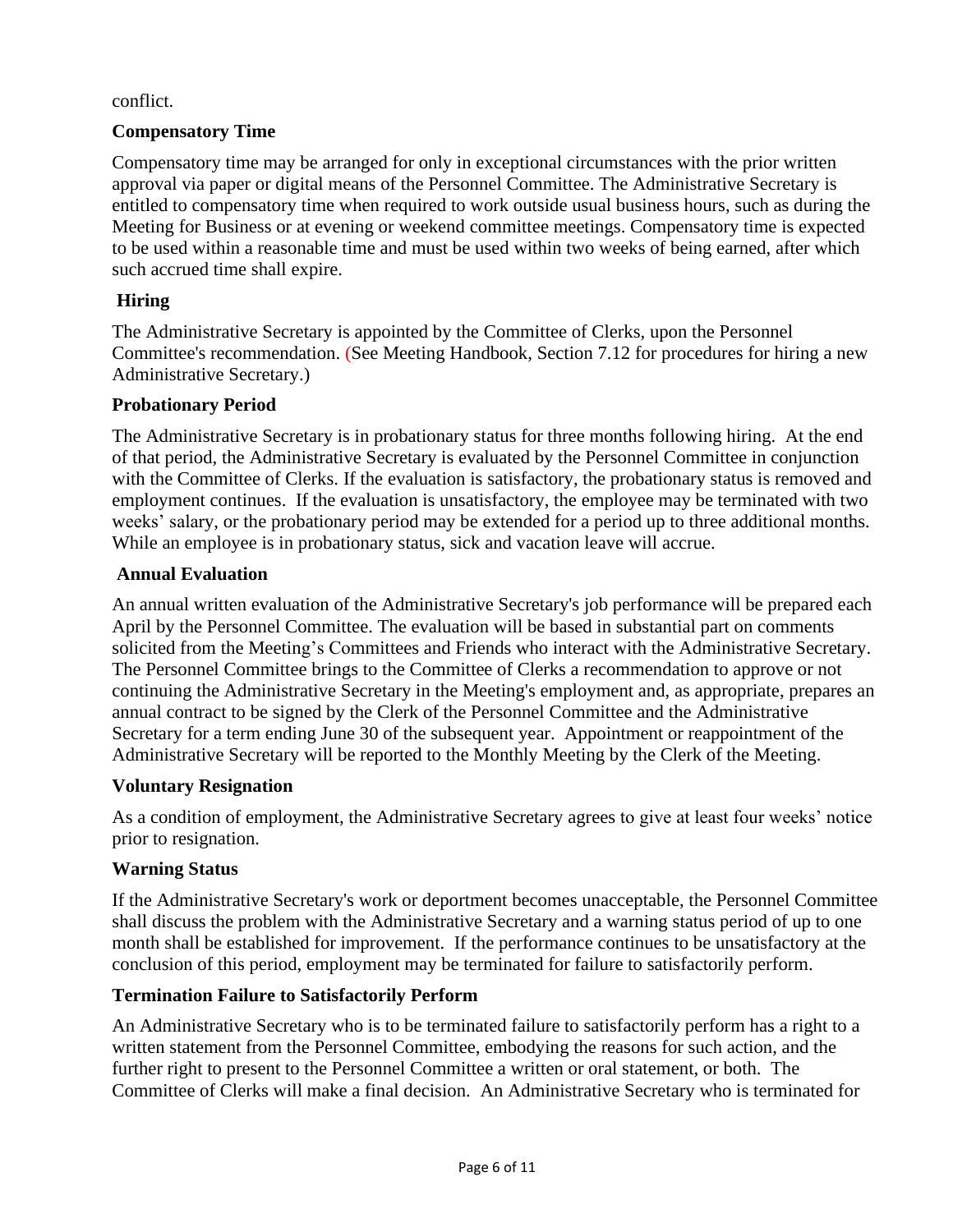failure to satisfactorily perform shall receive severance pay based on length of employment as follows: less than 2 full years - two weeks; 3 – 8 year tenure - one week for each full year of employment; greater than 8 years of tenure - eight weeks of serverance.

## <span id="page-6-0"></span>**VII. Employees Half-Time or More**

These employees are those who are appointed on a schedule of at least 20 hours a week, or the equivalent, and who have agreed to be employed by FMW for at least six months. Such employees are eligible for certain benefits in addition to compensation paid as wages or salary (see Section XI).

## **Hiring**

Hiring of such employees requires a Review Committee that includes at minimum member(s) of the committee that supervises the work of the position in question, and a member of the Personnel Committee. Review committees follow procedural guidelines developed by Personnel. Hiring decisions are made jointly by the committee supervising the employee's work and the Personnel Committee.

# **Evaluation**

*Probationary Period.* All such employees are first-hired with a one-year probationary period and receive written evaluations quarterly prepared jointly by the Personnel Committee and the committee supervising the employee's work, where applicable. If the evaluation is satisfactory, employment continues until the next quarterly evaluation. If the evaluation is unsatisfactory, the employee may be terminated with termination pay of two weeks' salary. After the fourth quarterly evaluation, the probationary status is removed and employment continues subject to provisions in the employee's written offer of employment and stipulations herein.

*Annual Evaluations*. After the final probationary period all employees will be evaluated at least annually. For employees who are supervised by another FMW committee, the Personnel Committee may delegate those evaluations to the supervising committee, but shall approve, in advance, procedures for such evaluations and review the results of those evaluations.

## **Termination**

After the initial probationary periods in Year 1 have been lifted, if the committee supervising the employee believes his/her work to be unsatisfactory, the clerk of the supervising committee, or her/his designee, and a member of the Personnel committee shall meet with the employee to discuss the concerns. A written summary of that meeting shall be provided to the employee and a period of at least one month shall be specified to allow the employee, working with his/her supervisor, to correct those concerns. At the end of the designated period for improvement, the original parties will again meet to discuss and evaluate the employee's progress. A written summary of that meeting shall also be provided to the employee. If the supervising committee and the Personnel Committee jointly agree that the employee's performance remains unsatisfactory, employment may be terminated with a minimum of two weeks' severance pay based on length of employment as follows: less than 2 full years - two weeks; 3 – 8 year tenure - one week for each full year of employment; greater than 8 years of tenure eight weeks of serverance.

## <span id="page-6-1"></span>**VIII. As-Needed Employees**

The Meeting employs several employees who provide invaluable service to the Meeting through their work. Examples include event staff (Friendly Office Presences), childcare workers and office support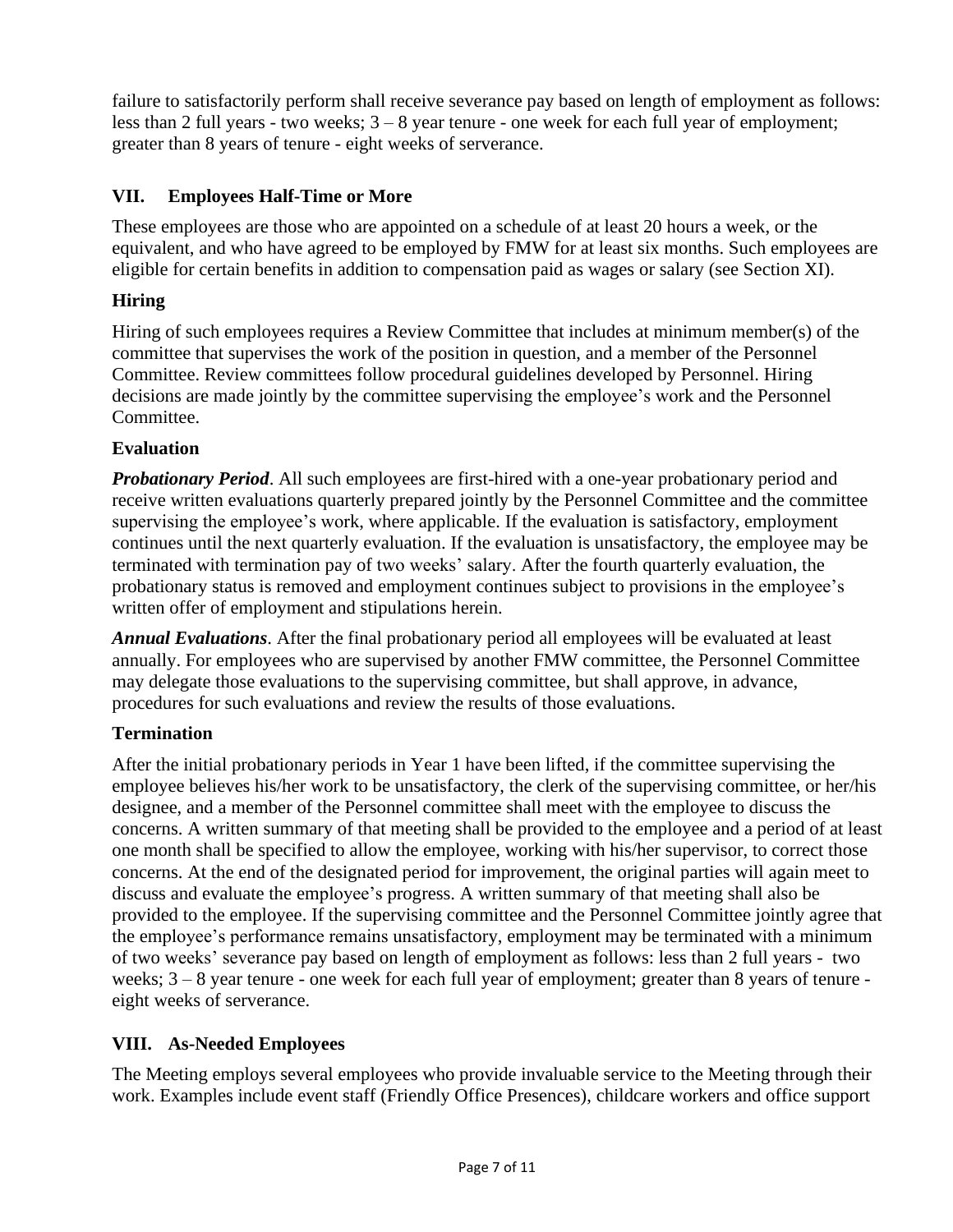staff. These employees work less than a regular schedule of 20 hours a week and work on an asneeded basis.

## **Hiring**

As-needed employees may be hired by the committee supervising their work or by the Administrative Secretary, Property Manager or Event and Rental Manager consistent with provisions in Section V - Hiring, Evaluation and Termination of Employment: General.

#### **Evaluation**

Continuing as-needed employees are evaluated annually by the individual or committee that supervises their work.

## **Termination**

A decision to drop an individual from the pool of available as-needed employees should be made in conjunction with the Personnel Committee.

## <span id="page-7-0"></span>**IX. Staff: Hours of Work**

Full-time staff members work 40 hours per week, with a proportional time commitment for those who are employed less than full-time. Work schedules vary by position. For staff members, other than those who work on religious education, child-care or as event hosts Sunday should principally be a day of worship and fellowship and not a day of responding to administrative and clerical duties.

## <span id="page-7-1"></span>**X. Compensation**

Compensation, in the form of wages or salaries, is a concern of the monthly Meeting for Business. It is openly discussed annually following the presentation of the Finance and Stewardship Committee's recommendations, based upon advice received from the Personnel Committee and other committees that supervise employees. Acting upon evaluations and other relevant considerations the Personnel Committee and other committees that supervise employees recommend salary levels to the Finance and Stewardship Committee. The Finance and Stewardship Committee considers these recommendations, and other budgetary concerns, in determining the wages and salaries that should be included in the draft Annual Budget that is submitted to the Meeting for Business.

Wage and salary increases for the staff shall be effective as of the first of the fiscal year. Employees with less than six months of service, as of the first of the fiscal year, shall not receive a salary increase, except for cost of living increases which may be provided regardless of the length of service. In determining salaries, appropriate consideration is given to customary rates of pay in the community, changes in the cost of living, merit, and the financial resources of the Meeting.

## <span id="page-7-2"></span>**XI. Employee Benefits**

#### Benefits for All Employees.

*DC Paid Family Leave.* The Meeting participates in the DC Paid Family Leave program that provides paid leave for parental leave (8 weeks max.), family leave (6 weeks max.) and medical leave (2 weeks max.). DC Paid Family Leave is separate from paid leave available to Meeting employees employed half-time or more.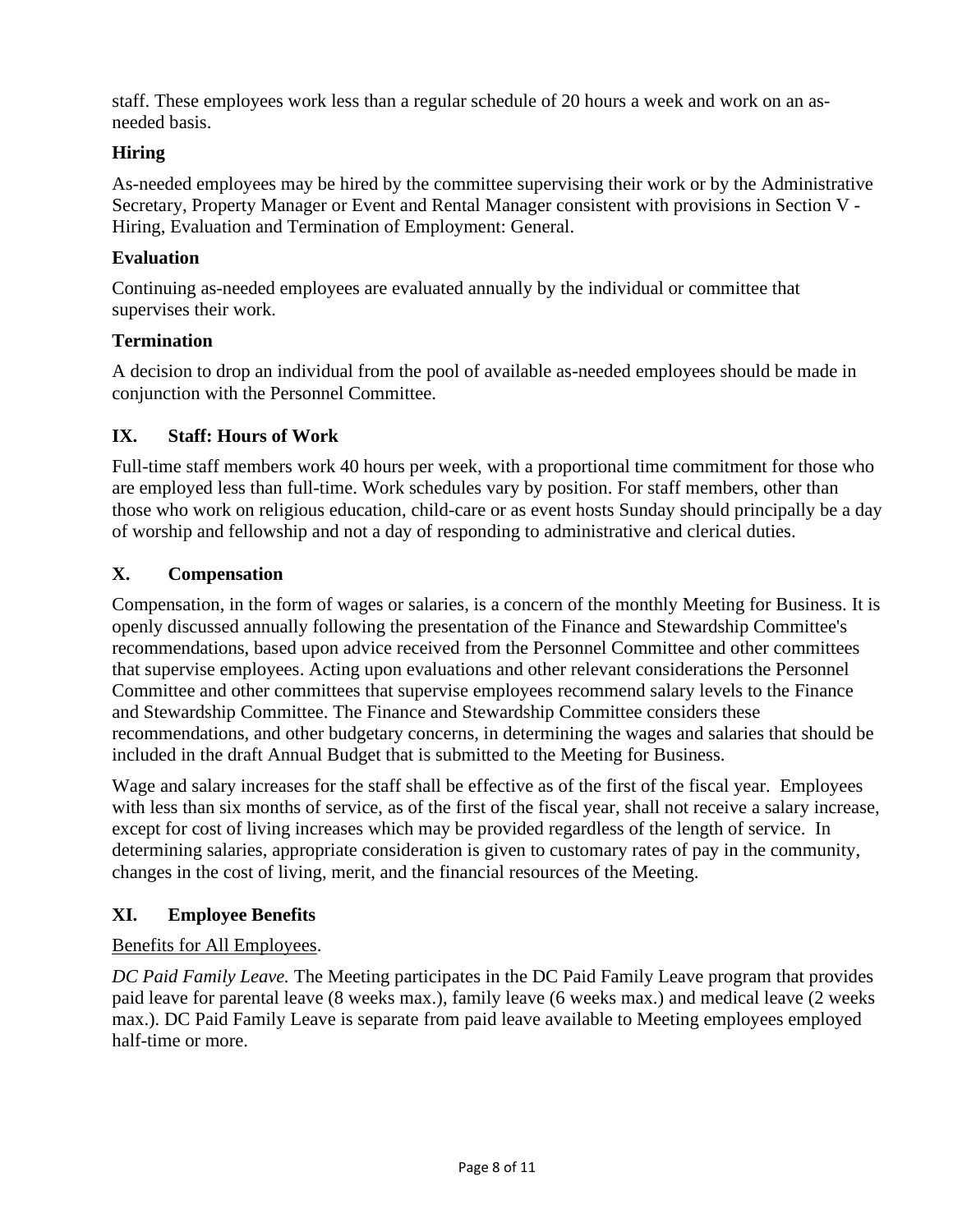*Unemployment Compensation Insurance*. The Meeting is not required to participate in Federal or D.C. Unemployment Compensation Programs but is currently participating in the D.C. Unemployment Compensation Program.

*Workers' Compensation*. The Meeting provides workers' compensation coverage through its liability insurance provider.

Benefits for Employees Half-Time or More.

This section describes the employee benefits for employees on a schedule of at least 20 hours a week who have agreed to be employed by FMW for at least six months. The Meeting hopes to continue the benefits described in this section, but the benefits are subject to change. The Personnel Committee will explore benefits changes as needed and present them with recommendations to the Finance and Stewardship Committee for final approval.

*Health and Other Insurance*. In addition to the eligible employee's base salary or hourly wage the Meeting will supplement the employee's compensation by a proportion of the insurance premium for the covered individual employee to purchase through the Center for Nonprofit Advancement (Center). The proportion paid varies by the type of insurance as follows:

Health and Dental Insurance  $-76\%$  of the premium for individual health insurance for the plan selected by the employee.

Life Insurance – 100% of the first \$10,000 of life insurance.

Employees can purchase vision insurance and additional life insurance through the Center.

Employees who elect to be covered by Medicare, and who have opted out of the Center health insurance, will receive additional compensation. The additional compensation will be 86% of the total premiums for Medicare plus the employee's supplemental insurance ("medi-gap" policy). The premium support for Medicare (86%) is higher than the Center premium support (76%) because the Medicare premium support is taxable to the employee but the Center support is not.

New employees are immediately eligible for additional compensation, as described above, beginning on the first of the month conterminous with, or immediately following, employment if insurance coverage is in place for that month.

*Retirement*. The meeting has established a 403(b) retirement plan under which the employee can invest their contributions, and employer matching contributions, in the Lincoln National retirement plan's investment options that have been set up by Mylestone Plans. The employee can contribute up to the maximum amount permitted by the retirement plan beginning with the date of employment. The employee can change the election of the percent contributed at the beginning of any month. The meeting will match the employee contributions up to 5 percent of pay beginning with the first of the month coterminous with, or next following, the date of employment, providing plan is in place and that the employee has begun contributions.

*Jury Duty*. Staff members who are selected for jury duty will receive their regular pay.

*Paid Holidays*. The following holidays are observed: New Year's Day, Martin Luther King's Birthday, Presidents Day, Memorial Day, Independence Day, Labor Day, Thanksgiving Day and the immediately following Friday, and Christmas Day. Additionally, the Personnel Committee may declare an extra day at Christmas.

*Sick Leave*. Sick leave accumulates, for a full-time employee, at the rate of eight hours per month. Part-time employees and full-time employees working less than one full month accumulate sick leave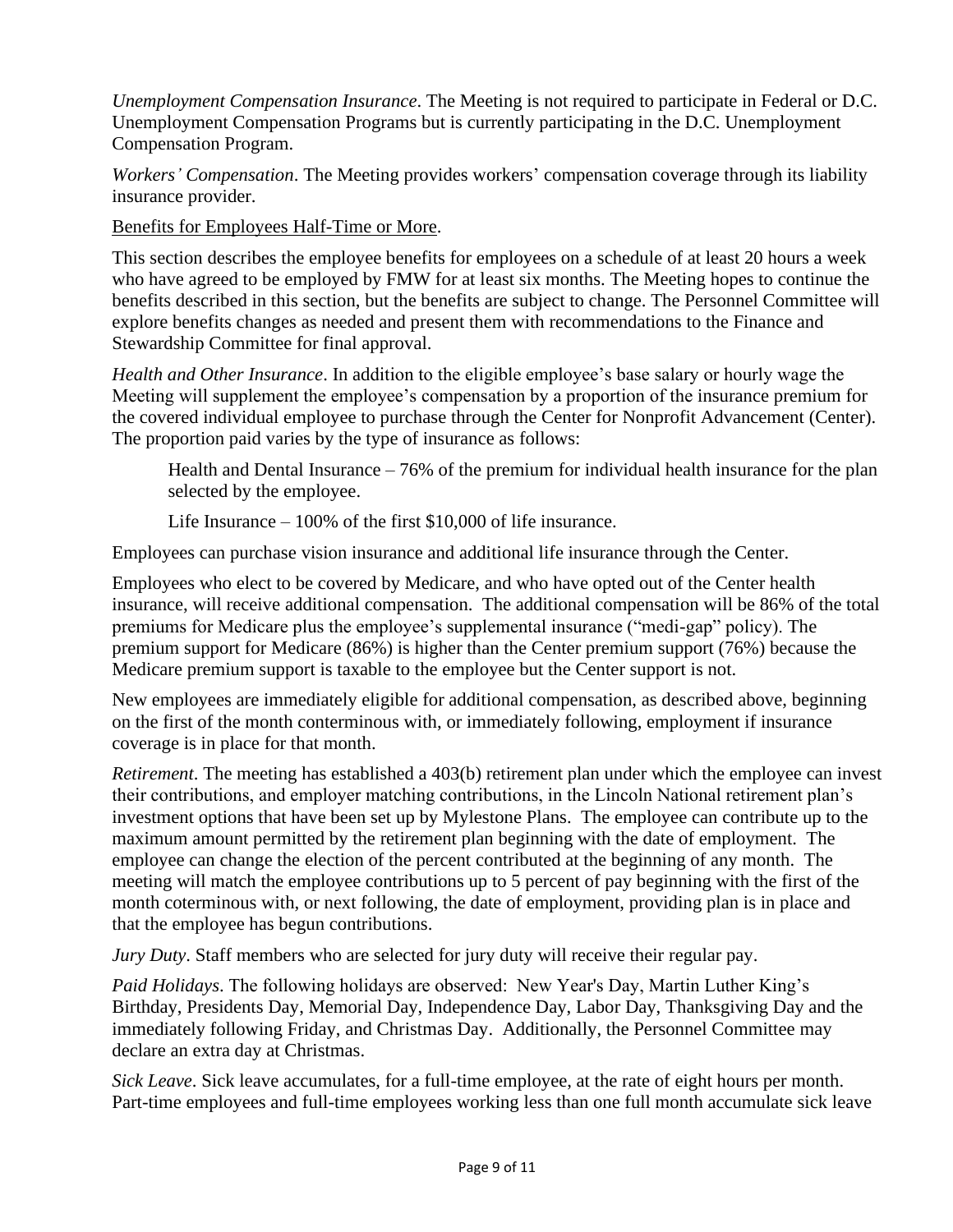at a proportional rate, for example, four hours per month for a half-time employee. No more than 63 days (504 hours) of sick leave may be accumulated by any employee. In extenuating circumstances, the Personnel Committee may grant limited advance leave to an employee whose illness requires more paid sick leave than the employee has accrued. The Personnel Committee, in consultation with the Finance and Stewardship Committee, will decide on the amount of advance leave granted on a caseby-case basis. Additional sick leave may not be taken until the employee has accrued a positive sick leave balance. A grant of advance sick leave requires a medical certificate from a licensed health care provider. Granting of advance sick leave is not an entitlement. No sick leave will be paid upon termination.

*Annual Leave*. Annual leave accumulates, for a full-time employee, at the rate of eight hours per month. Part-time employees and full-time employees working less than one full month accumulate both types of leave at a proportional rate, for example, four hours per month for a half-time employee. No more than 21 days (168 hours) of annual leave and 63 days (504 hours) of sick leave may be accumulated by any employee. In case of extenuating circumstance, an employee may request an exception from the Personnel Committee. The Committee may grant an employee an accumulation of up to six annual leave days over the 21-day limit, for an effective start and end date designated by the Committee. Any exception made by the Committee shall not be deemed a precedent in any future request.

Acknowledging that wise use of leave time is mutually beneficial to the Friends Meeting of Washington and its employees, the Personnel Committee encourages employees to use the accrued annual leave each year. Leave time is not required for the Administrative Secretary's attendance at the annual session of the Baltimore Yearly Meeting. In addition, the Personnel Committee may approve staff attendance at other meetings related to the Religious Society of Friends during work time in special circumstances. Upon termination for reasons other than cause, accrued, unused annual leave will be paid up to the maximum carry over of 21 days.

The Personnel Committee may grant advance annual leave consistent with FMW's policies regarding such leave. For full-time employees no more than 16 hours of annual leave may be advanced; the maximum amount of advance annual leave for part-time employees is proportional to their FTE appointment. Additional annual leave may not be taken until the employee has accrued a positive annual leave balance. Granting of advance annual leave is not an entitlement. In the event employment ends for an employee who has a negative annual leave balance, the employee is required to refund the amount of advance leave for which the employee is indebted.

All employees who are eligible for annual leave will give reasonable notice to the Personnel Committee or the committee to which the employee reports, respectively, of planned annual leave exceeding two days so that continuity of office functions can be assured.